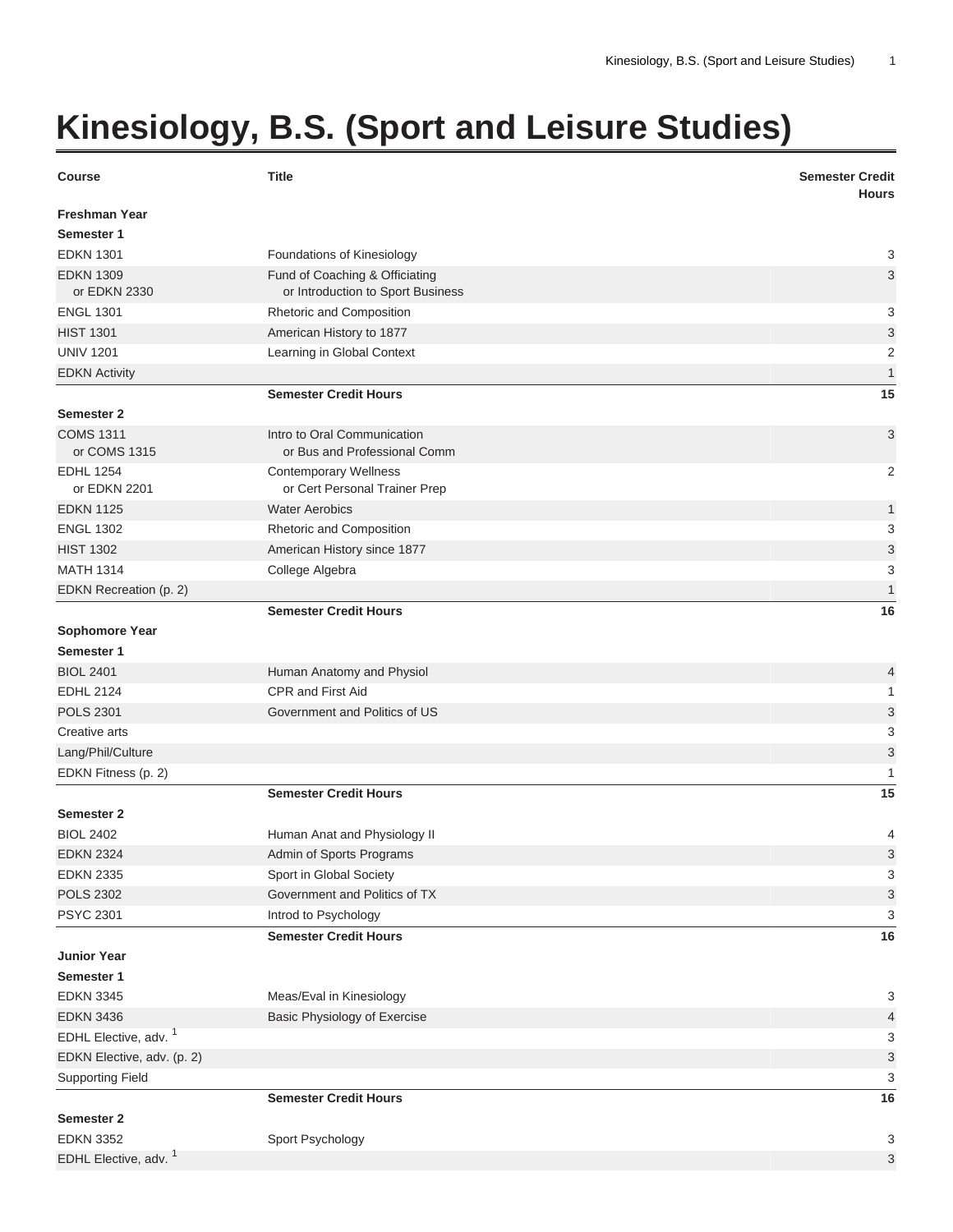| EDKN Elective, adv. (p. 2)       |                                     | 3                         |
|----------------------------------|-------------------------------------|---------------------------|
| <b>Supporting Field</b>          |                                     | 3                         |
| <b>Supporting Field</b>          |                                     | 3                         |
|                                  | <b>Semester Credit Hours</b>        | 15                        |
| <b>Senior Year</b>               |                                     |                           |
| Semester 1                       |                                     |                           |
| <b>EDHL 4344</b>                 | Health and Aging (WI)               | 3                         |
| EDKN Elective, adv. (p. 2)       |                                     | $\ensuremath{\mathsf{3}}$ |
| Elective                         |                                     | 3                         |
| <b>Supporting Field</b>          |                                     | 3                         |
| Supporting Field, adv.           |                                     | 3                         |
|                                  | <b>Semester Credit Hours</b>        | 15                        |
| Semester 2                       |                                     |                           |
| EDHL Elective, adv. <sup>1</sup> |                                     | 3                         |
| EDKN Elective, adv. (p. 2)       |                                     | 3                         |
| Elective                         |                                     | 3                         |
| Supporting Field, adv.           |                                     | 3                         |
|                                  | <b>Semester Credit Hours</b>        | 12                        |
|                                  | <b>Total Credit Hours Required:</b> | 120                       |

1 EDHL advanced electives select from any advanced EDHL course except EDHL 4344.

## <span id="page-1-0"></span>**EDKN Recreation Courses**

| Code                         | <b>Title</b>                            | Semester<br>Credit<br><b>Hours</b> |
|------------------------------|-----------------------------------------|------------------------------------|
| Select one of the following: |                                         |                                    |
| <b>EDKN 1101</b>             | Selected Physical Activity <sup>2</sup> |                                    |
| <b>EDKN 1135</b>             | Racquetball                             |                                    |
| <b>EDKN 1142</b>             | <b>Bowling</b>                          |                                    |

2 Course topic must be a recreation activity (see Academic Advisor for details).

## <span id="page-1-1"></span>**EDKN Fitness Courses**

| Code<br>Select one of the following: | <b>Title</b>                            | <b>Semester</b><br><b>Credit</b><br><b>Hours</b> |
|--------------------------------------|-----------------------------------------|--------------------------------------------------|
| <b>EDKN 1101</b>                     | Selected Physical Activity <sup>3</sup> |                                                  |
|                                      |                                         |                                                  |
| <b>EDKN 1105</b>                     | Flexibility and Strength Train          |                                                  |
| <b>EDKN 1125</b>                     | <b>Water Aerobics</b>                   |                                                  |
| <b>EDKN 1137</b>                     | Weight Training and Cond                |                                                  |
| <b>EDKN 1149</b>                     | Jogging and Circuit Training            |                                                  |
| <b>EDKN 1150</b>                     | <b>Mat Pilates</b>                      |                                                  |

Course topic must be a fitness activity (see Academic Advisor for details).

## <span id="page-1-2"></span>**EDKN Advanced Electives**

3

| Code<br>Select from of the following: | <b>Title</b>                   | Semester<br><b>Credit</b><br><b>Hours</b> |
|---------------------------------------|--------------------------------|-------------------------------------------|
| <b>EDKN 3320</b>                      | Motor Devel and Motor Learning |                                           |
| <b>EDKN 3332</b>                      | <b>Fitness Industries</b>      |                                           |